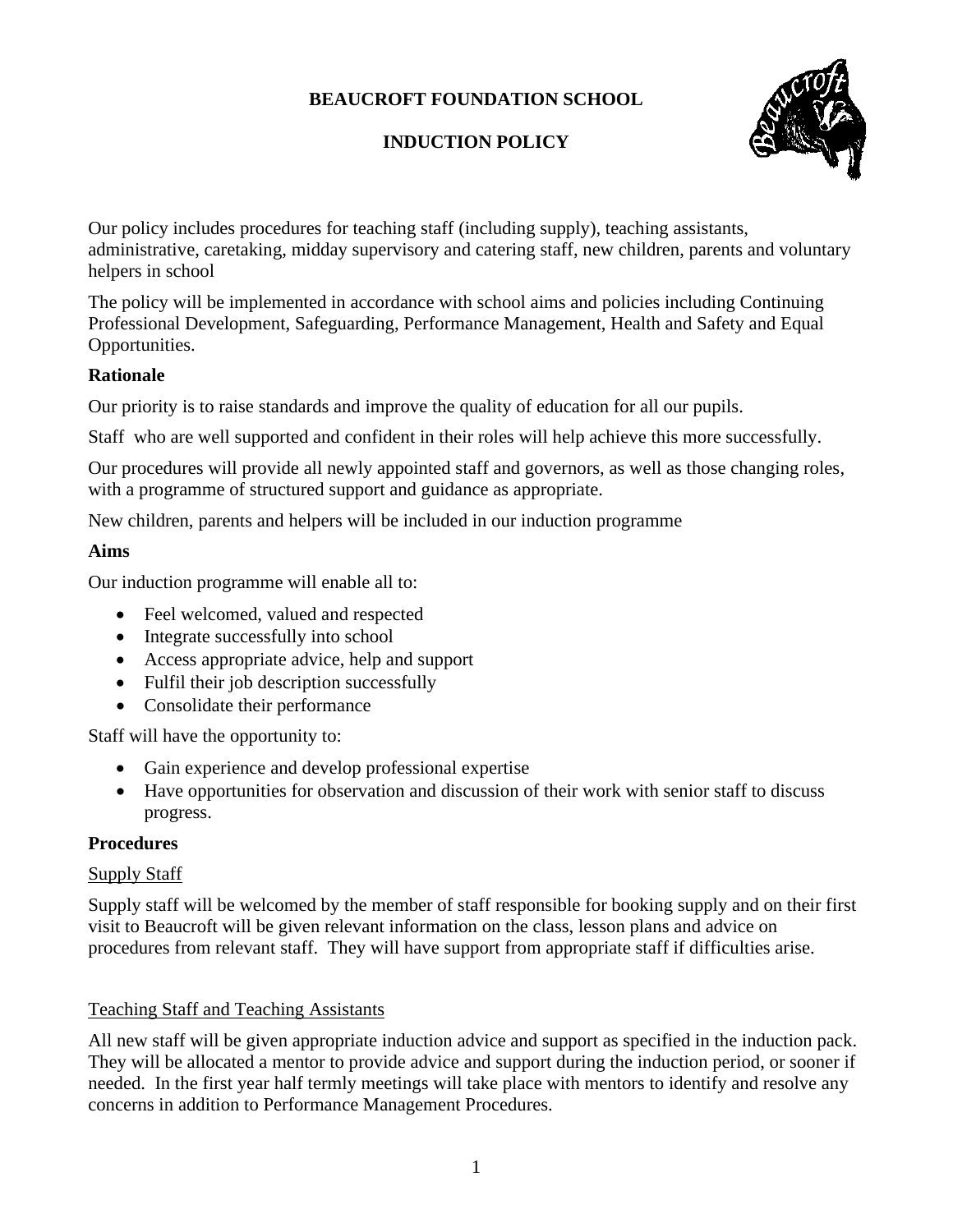# NQT's

Induction for newly qualified teachers will be provided, following guidance from the DfE and Dorset LA, taking into account individual Career Entry Profiles.

# Administrative Staff

The School Business Manager is responsible for arranging the appropriate induction and training of all office staff. This will include training in Safeguarding Procedures, STEPS and Health and Safety. All staff will take part in Performance Management Reviews with their team leader. The Co-Headteachers are responsible for the Performance Management of the Business Manager.

# Kitchen/Cleaning/Caretaking Staff

The Co-Headteachers are responsible for the induction of the Site Manager. The school cook is responsible for the induction of all kitchen staff.

This induction should include information about the school, aims and policies and Health and Safety issues, Safeguarding, as well as relevant information to help them carry out their job description effectively.

All staff will take part in Performance Management Procedures

# Governors

Governors have a vital role in providing support, advice, guidelines and monitoring for the school. All new governors will attend an induction course offered by the LA and will make themselves aware of current relevant school information, policy documents and School Improvement Plans. The Chair of Governors is responsible for the induction of new governors and the Clerk to the Governors will supply all necessary information and resources.

# New Children and Parents

All new children and parents are encouraged to visit the school to look around and receive a prospectus. An induction day is arranged in the summer term for all new students to meet their peers and appropriate staff. It is the responsibility of form tutors and staff teams to ensure that children are settled quickly and happily at Beaucroft.

Parents are welcomed into the staff room to meet each other and fill in relevant forms. An evening at the end of September with buffet refreshments gives parents the opportunity to hear about school procedures, find out about the curriculum for the coming year and some important diary dates and to meet staff. Beaucroft School has an 'Open Door' Policy and welcomes communication from parents at all times.

# New Parent Questionnaires - October

# Voluntary Helpers and Student Placements

The team leader responsible for student placements and voluntary helpers ensures that they are DBS checked when appropriate, are given relevant information about the school, Safeguarding, Health and Safety Issues and STEPS. Welcome to Beaucroft information.

# **Responsibility**

People working at Beaucroft will recognise their personal responsibility towards their own development and will participate fully in the induction programme. They must be proactive in seeking